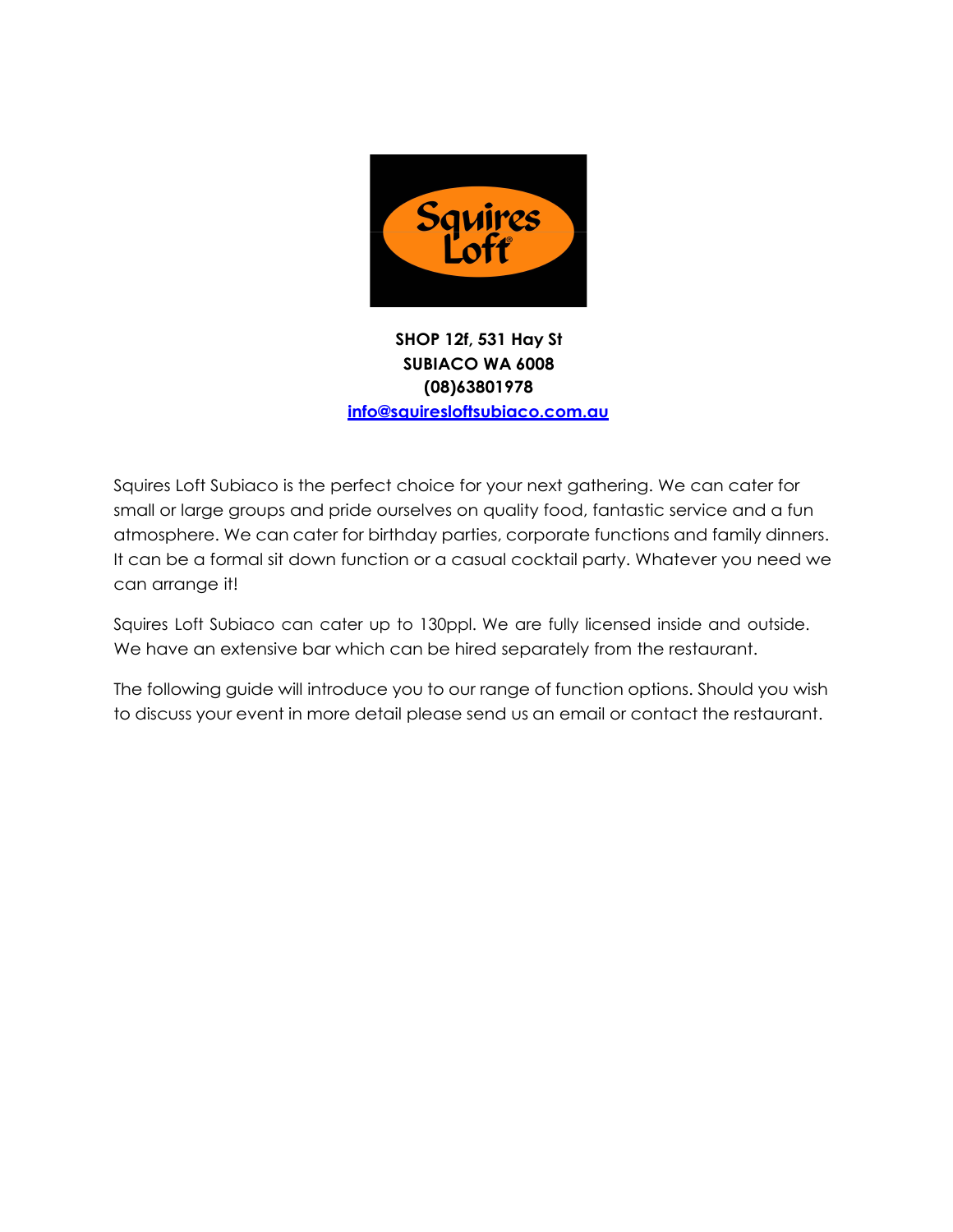### **BEVERAGE PACKAGES**

#### **Standard Beverage Package**

3 Hours \$50 per person Soft Drinks, Juices, Espresso Coffee & Tea Peroni Leggera & Heineken Rothbury Sparkling Cuvee No Fixed Address SSB No Fixed Address Shiraz

#### **Premium Beverage Package**

4 Hours \$65 per person Soft Drinks, Juices, Espresso Coffee & Tea Peroni Leggera, Corona, Heineken & Somersby Apple Cider Bird in Hand Sparkling Pinot Noir Stella Bella SB Forester Estate Cabernet Merlot

Both Packages may be extended at \$13 per hour per person

# **CONSUMPTION**

Soft Drinks and Juices \$4.50 Bottled Beer and Cider ranging from \$7 - \$10.50 Tap beer from \$6.50 - \$12.50 Wine from \$9.00 – \$11.00 per glass Premium wine from \$13.00 - \$32.50 per glass

The packages are merely examples. Should you wish to serve ports or cocktails as part of your package, or choose any other item from our extensive beverages list, a per head rate can be arranged.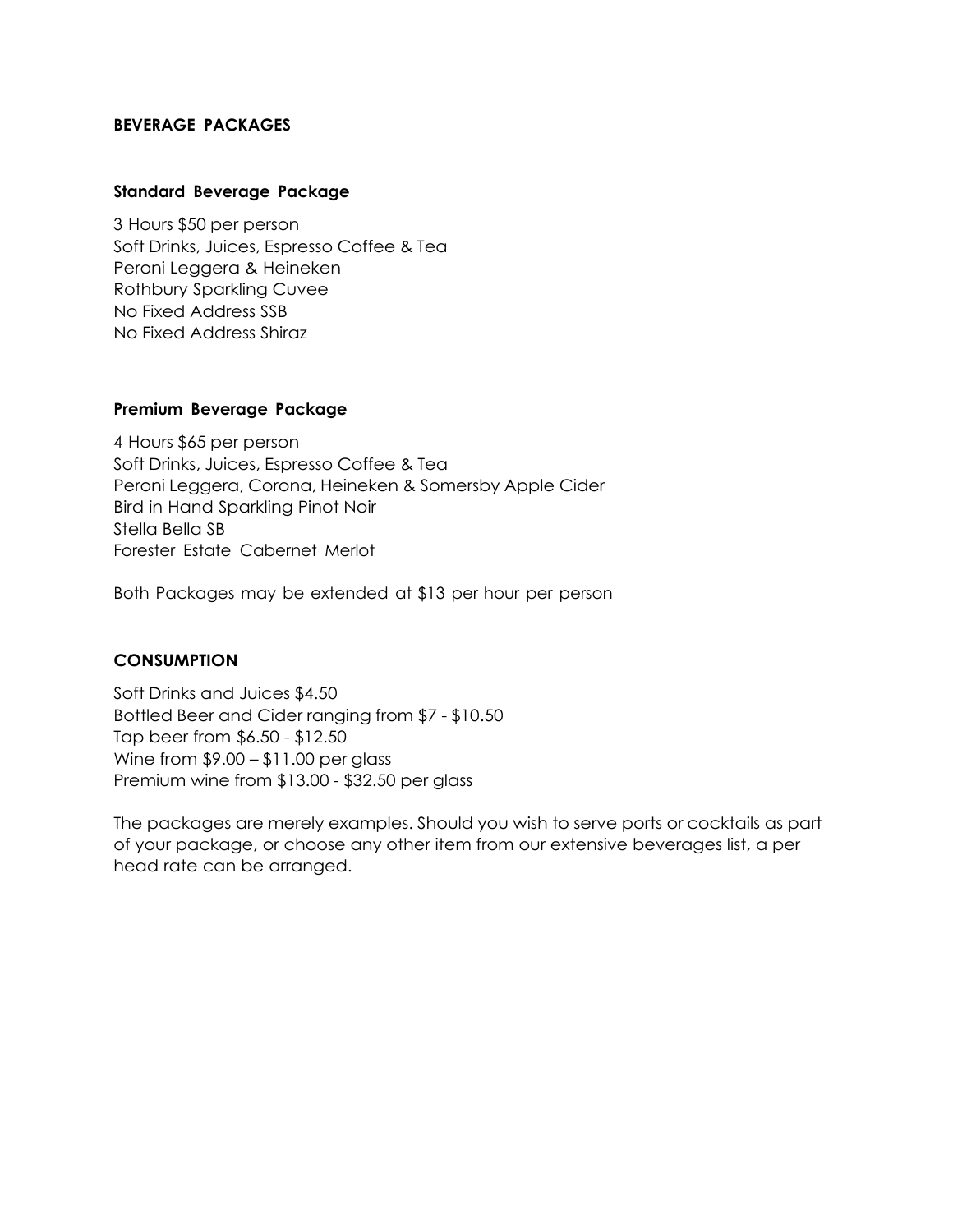#### **MENUS**

#### **SET MENU \$75 per head**

Entrée Platters

Baked mushrooms with, feta and garlic butter Prawn kebabs Pork Spare ribs Boerewors

200 Eye Fillet OR Vegetable Platter OR 1 Chicken Breast All served with choice of Baked Potato or chips or side salad

#### **SET MENU \$85 per head**

Entrée Platters

Baked mushrooms with, feta and garlic butter Prawn kebabs Pork Spare ribs Boerewors

300 Eye Fillet OR Vegetable Platter OR 2 Chicken Breasts All served with choice of Baked Potato or chips or side salad

#### **COCKTAIL STYLE \$75 per platter**

Baked mushrooms with, feta and garlic butter Prawn kebabs Pork Spare ribs Boerewors Chicken Kebab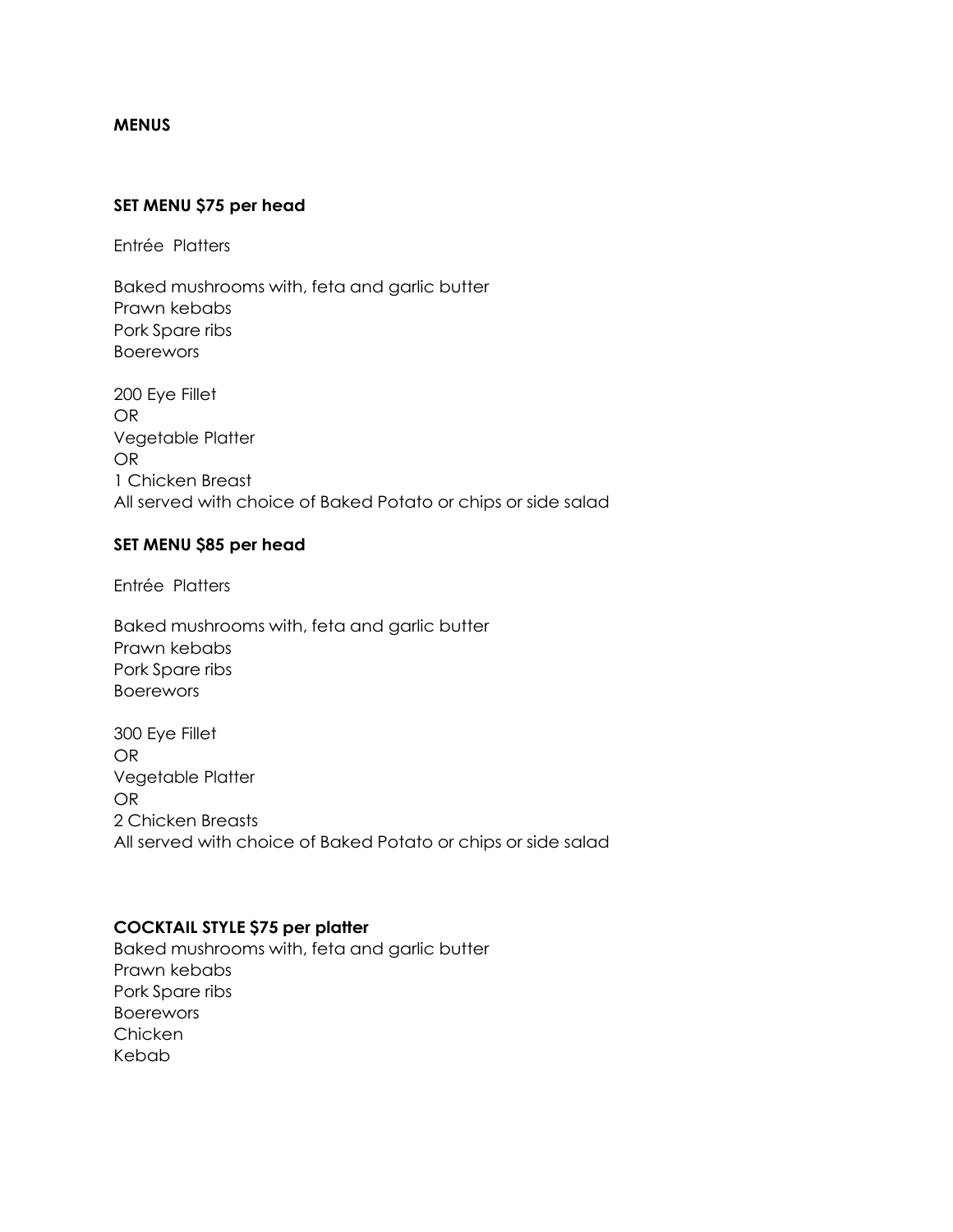## **MUSIC**

Squires Loft Subiaco has a raised stage area at the front of the restaurant that can be used for a small band or DJ. Alternatively we have a very good BOSE sound system throughout the restaurant for background music or dance music.

## **LIGHTING/AV EQUIPMENT**

Lighting is on dimmers so we are able to create the right mood for your function. We can also arrange fairy lights/disco lights/xmas lights at your expense. We can also arrange the hire of a PA system including microphone for \$220 per function.

### **DECORATIONS**

Are welcome! We are more than happy to assist in decorating the restaurant for you function. Blue-tac may be used on glass and stainless steel surfaces however we request you do not stick anything to painted surfaces.

# **CAKE**

Is Welcome! We will organize one for you if required. However we do charge a small cakeage fee to cut and plate it for you.

### **BEVERAGES**

Squires Loft Subiaco is fully licensed and as such BYO is not permitted.

## **CHILDREN**

Children are welcome. We do not have a separate children's menu however. Children must be supervised by a parent or legal guardian at all times.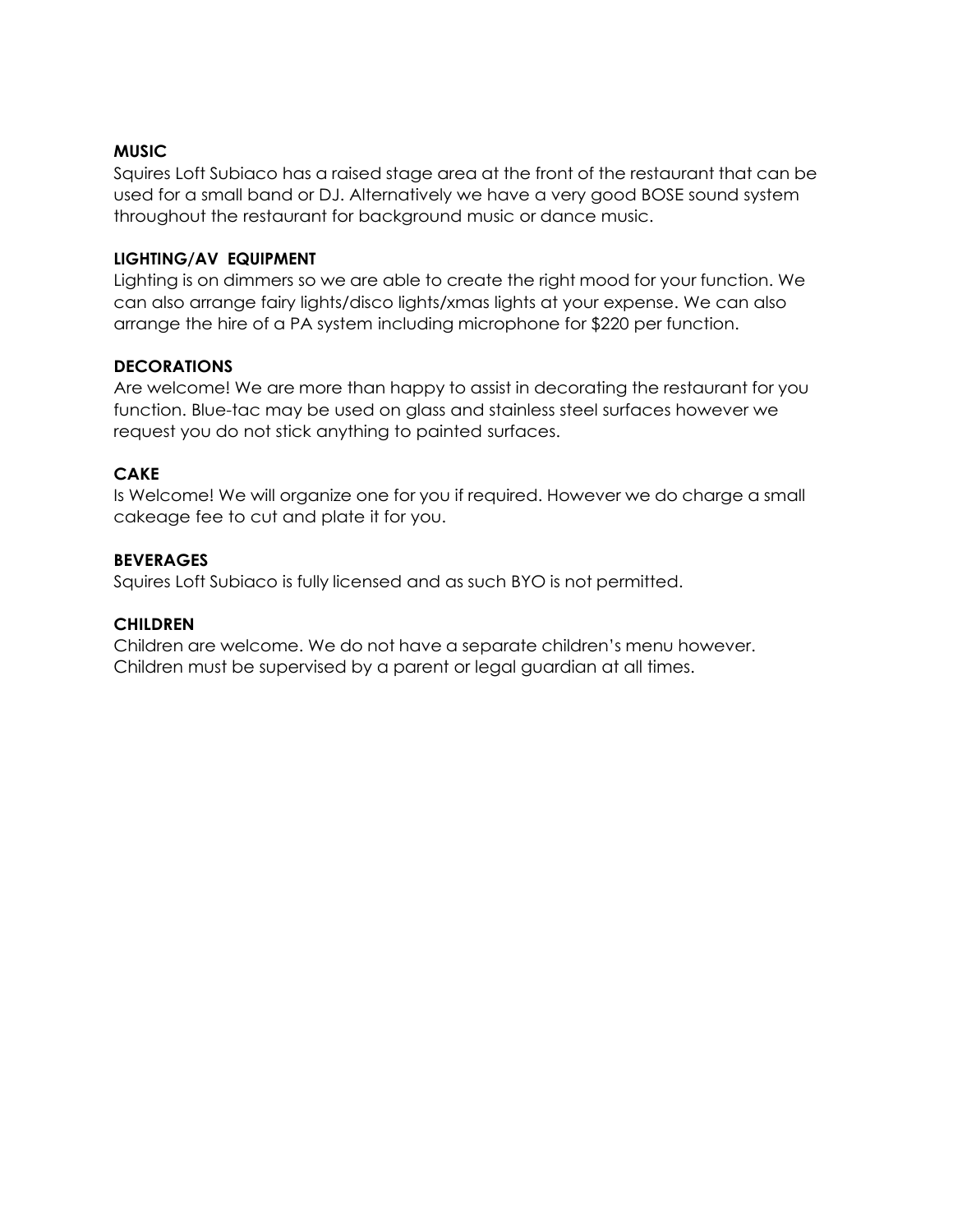### **TERMS AND CONDITIONS and BOOKING FORM**

#### **Venue Hire**

TBA dependant on the individual function. Please speak to management.

### **Tentative Booking**

A tentative booking will be held for 14days and may be automatically cancelled unless a deposit is received. We will call you to confirm your booking should we receive another enquiry on the same date. In such a circumstance we would require your deposit within 48 hours.

### **Deposit**

Minimum of 20% of your total estimated charge or \$500, whichever is greater is required to secure your date.

### **Final Arrangements**

Final arrangements must be finalized via email or in person no less than 14 days prior to the event. For Xmas functions all details must be finalized 21 days prior to the event. This includes special dietary requirements for guests.

#### **Guaranteed numbers**

Management reserves the right to charge for meals prepared in accordance with guaranteed numbers. Numbers are required 72hours prior to the functions start time. Where guaranteed numbers have not been given the figure shall revert to the minimum number stated on the function event order.

#### **Final Payment**

Final payment must be made at the end of the night. Part payments can be made before the event if needed, but all charges must be paid for before vacating the venue. We accept Cheque, Visa, Mastercard, Amex and Cash. We reserve the right to cancel your booking if no deposit is received or part payments are not received as agreed.

No refunds or credits can be offered for guests who fail to attend your event.

# **Responsible Service of Alcohol**

It is our duty of care to serve alcohol in a responsible manner. Management at Squires Loft Subiaco has the right to discontinue beverage service if deemed necessary. Intoxicated guests will be required to leave the venue. Gifts of alcohol are required to remain sealed whilst on the premises. Please make sure your guests are advised of this.

#### **Insurance**

Squires Loft Subiaco will be diligent and cautious of persons and their property; however no responsibility will be taken for the damage or loss of property left on our premises during or after your event.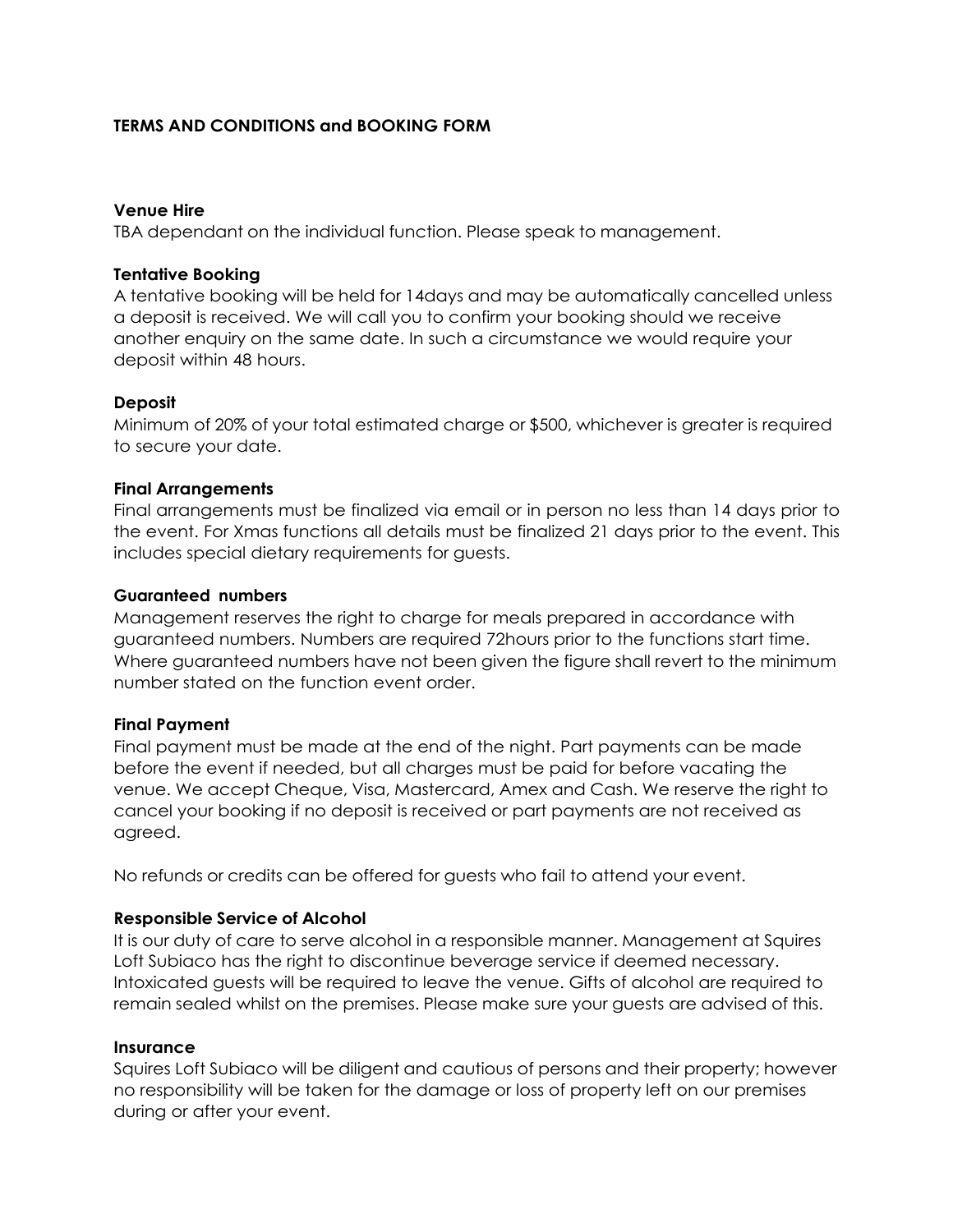## **Damage**

Any damage or theft of Squires Loft Subiaco property caused by guests or subcontractors of an event will be the financial responsibility of the client. We may cancel an event at any time if we believe our reputation, safety of our employees or security of premises in the vicinity of Squires Loft are at risk. No refund will be given.

### **Cancellation policy**

Squires Loft Subiaco Management will share your disappointment if your event must be cancelled. Deposits are non-refundable. We reserve the right to charge a cancellation fee on the total value of the function.

#### **Public Holidays**

Management reserves the right to apply a %15 surcharge for public holidays.